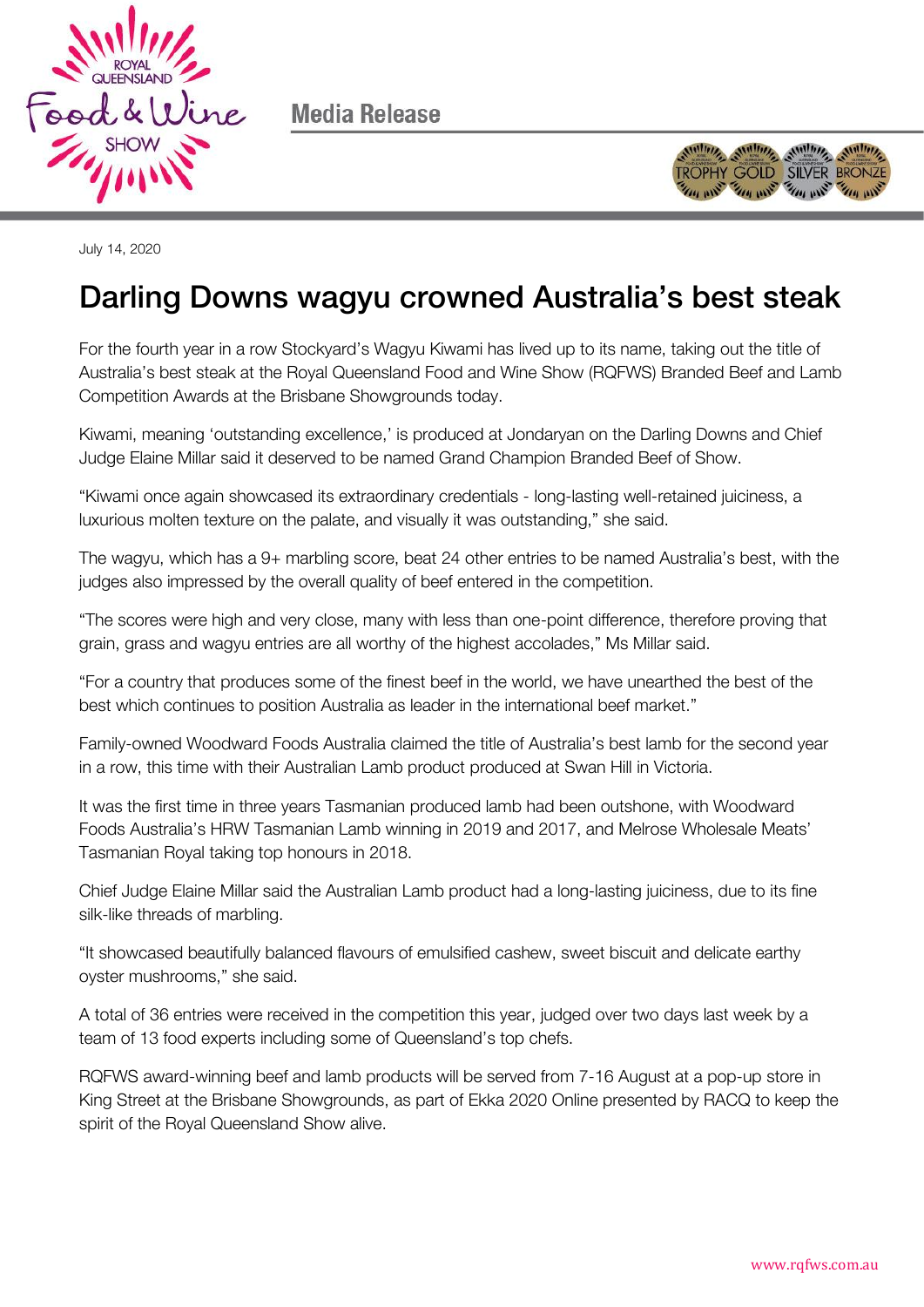

Media Release



# MAJOR AWARD WINNERS:

## GRAND CHAMPION BRANDED BEEF OF SHOW

(Australia's best steak) Stockyard Pty Ltd for its Stockyard Kiwami

# CHAMPION MSA GRADED BRANDED BEEF OF SHOW

NH Foods Australia for its Angus Reserve

## CHAMPION BRANDED LAMB OF SHOW (Australia's best lamb)

Woodward Foods Australia for its Australian Lamb

### BEEF AWARD WINNERS

Class 1 – Grain Fed Class Gold: NH Foods Australia for its Angus Reserve Silver: Stockyard Pty Ltd for its Stockyard Gold Bronze: JBS Australia for its JBS Thousand Guineas Shorthorn

Class 2 – Grass Fed Class

Gold: Thomas Foods International for its Angus Pure Grass Fed Silver: Woodward Foods Australia for its Natural Beef Bronze: NH Foods Australia for its Manning Valley Naturally

Class 3 - Wagyu Class AUS-MEAT Marble Score 6 or less Gold: Mort & Co for its Master Selection Silver: Lotte International Oceania for its L'grow Wagyu Bronze: Paradigm Foods Pty Ltd for its Icon XB Wagyu

Class 4 - Wagyu Class AUS-MEAT Marble Score 7+ Gold: Stockyard Pty Ltd for its Stockyard Kiwami Silver: Stockyard Pty Ltd for its Stockyard Black Bronze: Mort & Co for its The Phoenix

Class 5 - Open Class Gold: JBS Australia for its JBS Yardstick Silver: JBS Australia for its JBS Tender Valley

### LAMB AWARD WINNERS

Class 6 - Meat & Livestock Australia Branded Lamb - 20kg or Less Gold: Milly Hill Pty Ltd for its Milly Hill